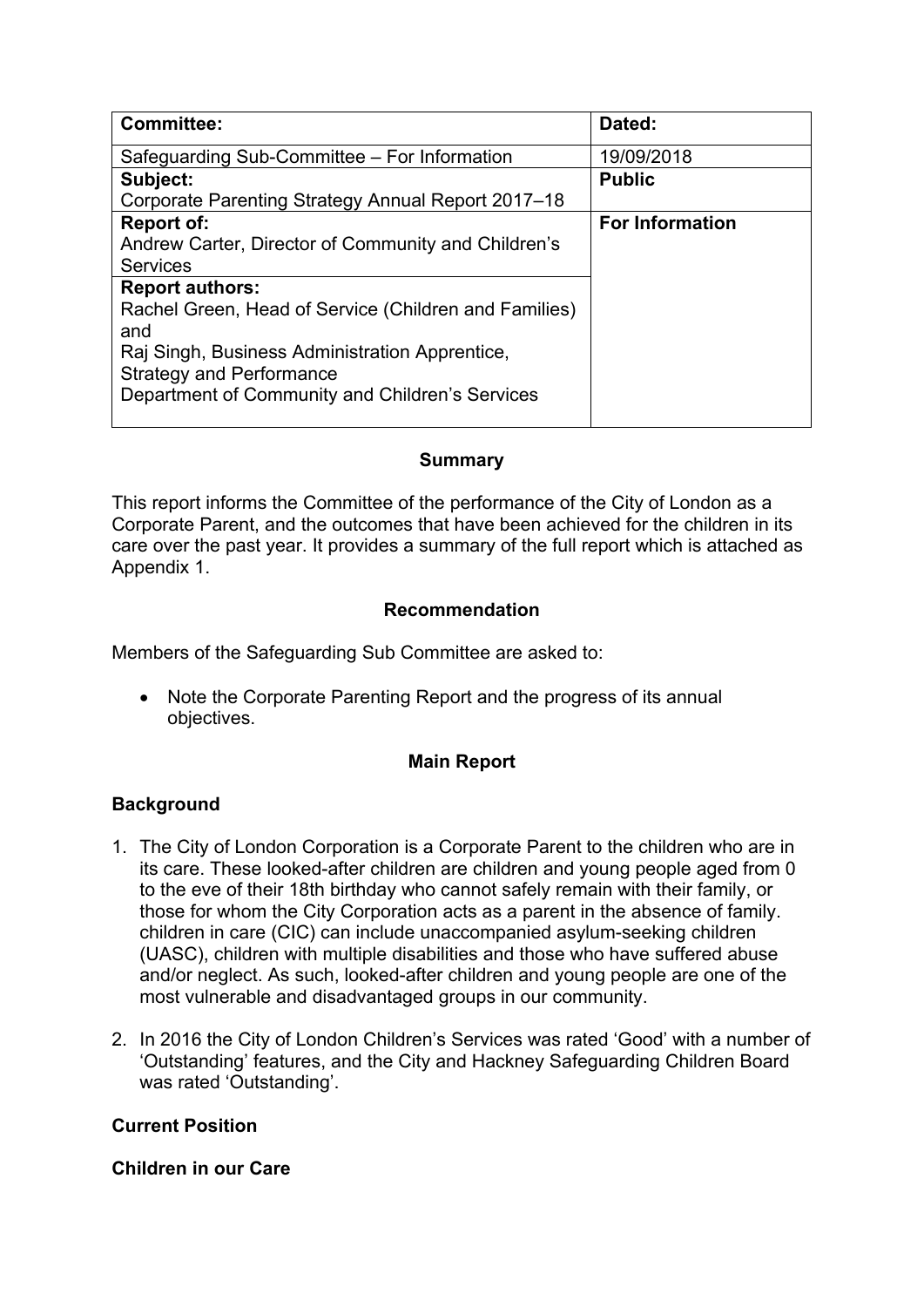3. In 2017/18 the City Corporation looked after a total of 26 children and young people under the age of 18. This was the largest recorded annual intake. In comparison, the Corporation looked after a total of 17 children and young people in 2016/17. Of the 26 children looked after across 2017/18, 93% were UASC. Of the eight young people who had been in the City's care at the start of the year, seven transitioned into a City Corporation's care-leaver's service, and one was transferred to another local authority.

### **Corporate Parenting Board (Safeguarding Sub-Committee)**

4. Over the past year, the Sub Committee has considered reports on topics including: how social workers engage neglectful parents from affluent backgrounds in the Child Protection System, and in suicide prevention.

### **Corporate Parenting Strategy and Action Plan**

5. The Service Improvement Plan for 2017–2018 was developed in line with the Corporate Parenting Strategy and includes actions such as: ensuring that every young person seeking asylum is linked with a community refugee organisation; ensuring that young people are supported fully in respect of their immigration situations; that every young person has the opportunity to participate in at least one organised leisure activity; and that all care leavers are exempt from Council Tax.

### **Children in Care Council (CiCC)**

- 6. A new CiCC Officer and Deputy CiCC Officer were elected in 2017. The Director of Community and Children's Services joined the CiCC meeting in December 2017, providing an opportunity for informal discussion about the CiCC's activities and focus.
- 7. The main issues addressed during the year included: keeping safe; consultation on changing the pathway plan approach; contributing to the City's Children and Young People's Plan; learning and discussion on preparing for independent living. In addition, members participated in Whitehall Takeover Day and the new London-wide CiCC.
- 8. Activities during the year included: an activity week in South Wales; celebration of achievement event; and a boat trip on the Thames.

### **Health and Wellbeing**

9. In 2017–2018, all 25 children who remained in the City's care for more than one week received their statutory health assessment. Discounting the UASC who removed themselves from our services within one week, every child who came into care this year received their initial medical assessment by a paediatrician, and all those who had been in care for 12 months or more received their annual review by the looked-after children (LAC) health nurse. All children looked after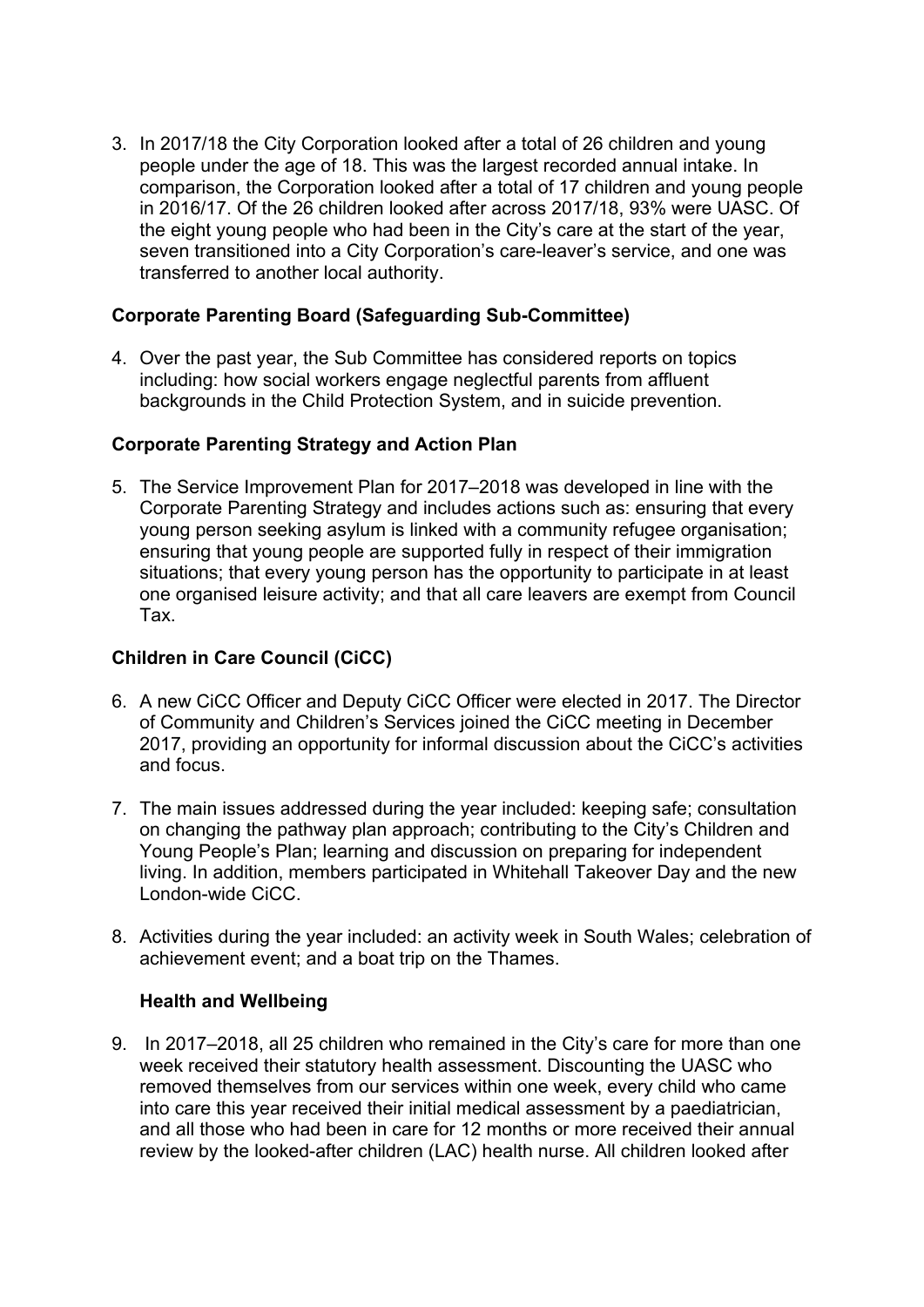by the City at 31 March 2018 had up-to-date immunisations or were in the process of undertaking the UASC Booster programme at year end.

10.As the majority of our CIC are UASC who have often experienced journeys to the UK that increase risks of health conditions, we introduced a new health offer this year of automatic referral for infectious disease screening. We have also improved our sexual health recommendations on CIC reports, as this was identified as an area needing improvement.

# **Safeguarding**

- 11.There was one allegation made by a child in City's care, against their previous foster carer. This was subsequently dealt with by the Local Authority Designated Officer (LADO) in the relevant local authority. The City of London has received no complaints from the children or young people in its care, or from care leavers.
- 12.Over the year, three UASC, aged between 15 and 17 years, went missing from their placements, with a total of four episodes between them. One, who had just come into our care, did not return. Of the other three missing episodes: two returned within 24 hours; but one was missing for an extended period of five weeks.

### **Education and Employment**

13.The report covering the 2017–2018 academic year is due for circulation in November 2018. The attainment in the virtual school meeting now forms a part of the Children and Social Care Team meeting. This is to ensure full contribution from the children's social workers, to review processes, discuss cases, and develop policies. In 2017–2018, all UASC and their foster carers are provided with a toolkit to support language development. The first celebration event for our young people was held, praising their educational and employment successes.

### **Assessments, Case Planning and Permanency Planning**

14.A Permanency Policy and Panel continued to strengthen the oversight of care planning in 2017–2018. This included a new record of decision whether to issue care proceedings or not. The Permanency Panel has led to a young person having a formal celebration to recognise that his foster placement would be for the remainder of his childhood.

### **Independent Reviewing Officer (IRO) Service**

15.The IRO conducted approximately 60 visits to meet children in the last two years. The purpose of these visits was to introduce the role of the IRO to newly accommodated children and, in all cases, to consult children and monitor the quality and progress of their care.

### **Accommodation**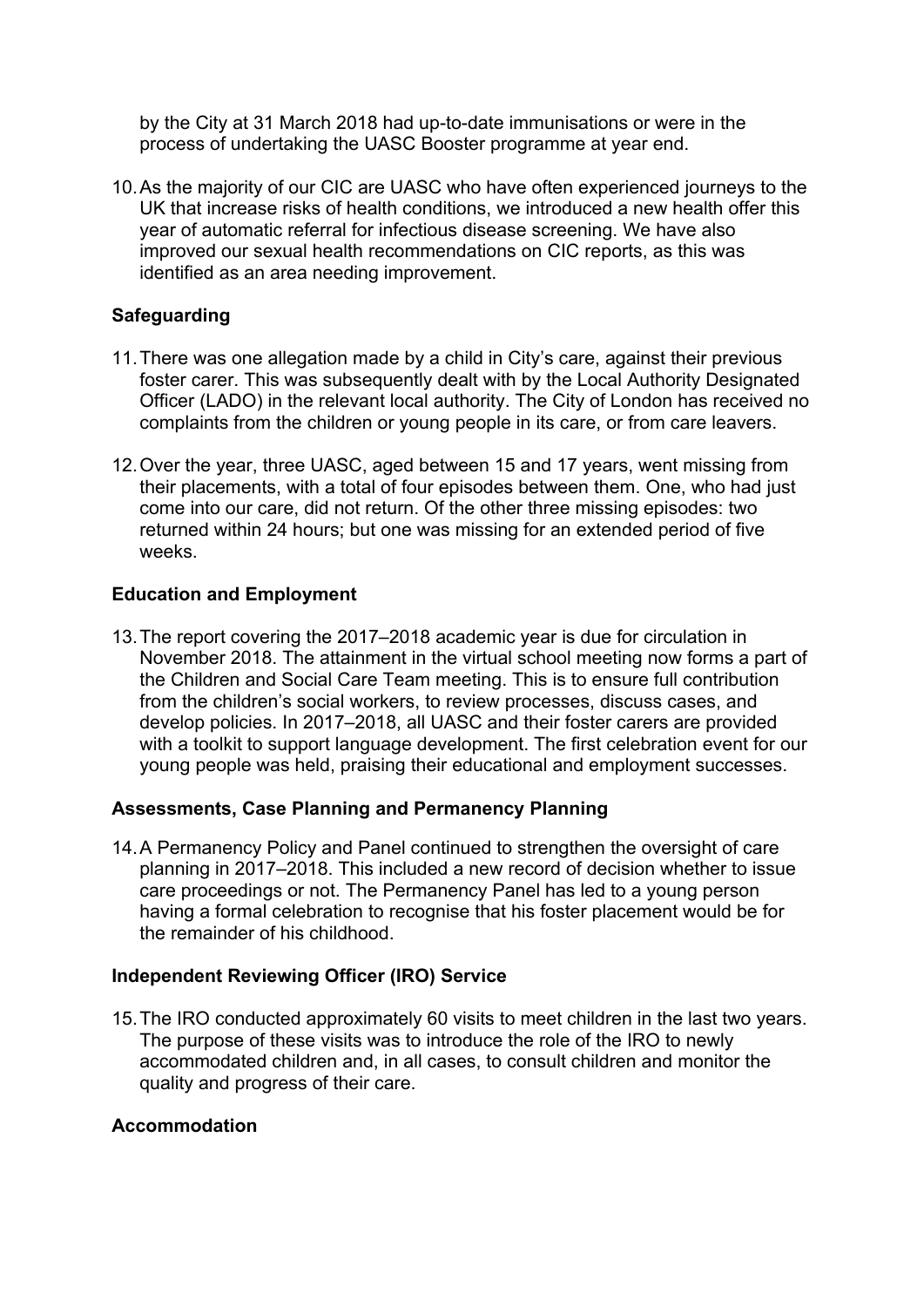- 16.UASC are often initially placed in accommodation under time pressure, often with the providers receiving little information about the child. These children are often, therefore, subject to placement changes within the first few months. As so many of our CIC are UASC, placement instability is a challenge for us.
- 17.Of the 26 children looked after during this reporting period, 13 were newly accommodated UASC. Of those, 12 new UASC remained in our care for more than one week: four had one temporary foster care placement each before transfer to another local authority; and one older new UASC was placed in a supported shared residential placement awaiting transfer to National Asylum Support Service (NASS) accommodation. Of the other six new UASC during the year: one remained in their original foster care placement; three remained in their second foster care placements (all three having moved from emergency provisional foster care placements); but two were in their third placements by 31 March 2018. The one non-UASC coming into care remained in the same foster care placement throughout their period in care.

### **Areas of development and priorities for the year ahead**

- 18.In order to continue achieving the City Corporation's commitment to ensuring the children in and leaving care reach their full potential, and have lives in which they can thrive, we will continue to enhance services and deliver targeted actions in 2018–19, including:
	- dedicated placements officer in place to help reduce placement breakdown
	- improved recording of young people's views, including within pathway plans
	- specific measures in place to safeguard UASC
	- care leavers to have a trusted friend/adult they can talk to
	- care leavers to have access to a peer mentor
	- improving our work where we think young people are working illegally
	- LAC reviews to be triggered if a young person is at risk of being excluded
	- training for social workers to ensure that plans are consistently SMART (that is, Specific, Measurable, Attainable, Relevant and Timely)
	- further develop our expertise around education and employment for UASC
	- social workers to attend London Asylum Seekers Consortium training
	- service entitlements for CIC and care leavers to be published on our website and shared with care leavers.

### **Appendices**

Appendix 1 – Corporate Parenting Annual Report 2017–18

### **Rachel Green**

Head of Service (Children and Families) Department of Community and Children's Services

T: 020 7332 3501

E: [Rachel.green@cityoflondon.gov.uk](mailto:Rachel.green@cityoflondon.gov.uk)

# **Raj Singh**

Business Administration Apprentice, Strategy and Performance